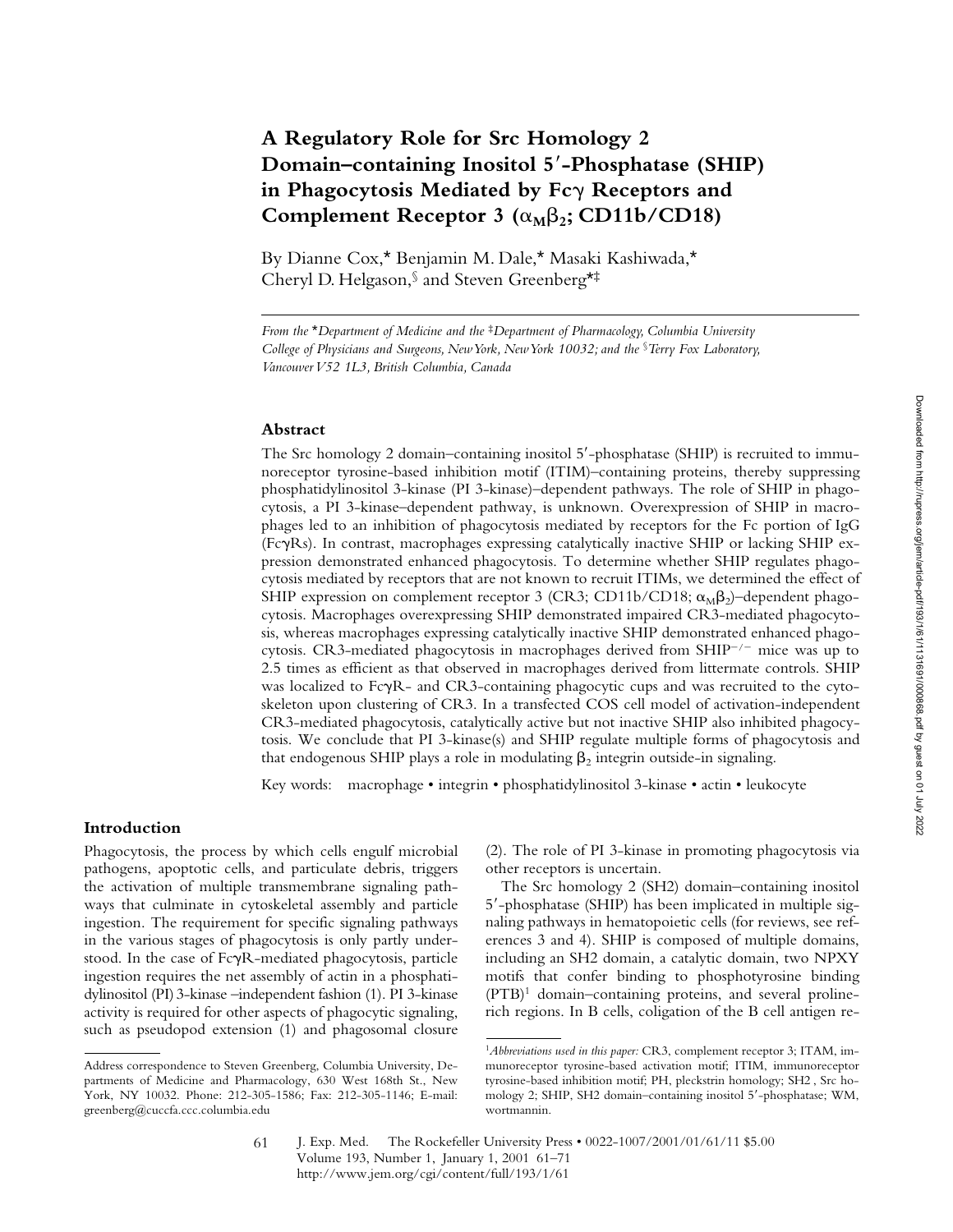ceptor with FcgRIIB results in the phosphorylation of the immunoreceptor tyrosine inhibitory motif (ITIM) of FcgRIIB. SHIP is subsequently recruited to the phosphorylated ITIM, which results in decreased phosphatidylinositol 3,4,5-trisphosphate (PtdIns $[3,4,5]P_3$ ) content, decreased recruitment and activation of Bruton's tyrosine kinase and phospholipase  $C_{\gamma}$ , and impaired calcium signaling (5–7). Similarly, SHIP expression in mast cells is correlated with impaired degranulation after the addition of IgE-containing immune complexes (8, 9). Although the role of SHIP in macrophage function is unknown, the phosphotyrosyl content of SHIP increases after ligation of  $Fc\gamma Rs$  (10, 11). Therefore, SHIP may subserve a negative regulatory role during engagement of FcyRs in macrophages, in part as a result of its interaction with the ITIM-containing FcgRIIB. In addition, SHIP has been shown to interact with phosphorylated immunoreceptor tyrosine activation motif (ITAM)-bearing peptides derived from the  $\gamma$  subunit of FcRs in vitro (10). Other SHIP-binding proteins that undergo enhanced tyrosine phosphorylation during engagement of  $Fc\gamma$ Rs include Shc (12) and the p85 subunit of PI 3-kinase (13, 14).

Ingestion of particles opsonized with the complement fragment C3bi is mediated predominantly by the  $\beta_2$  integrin, complement receptor 3 (CR3). Unlike  $Fc\gamma Rs$ , which are constitutively active, CR3 requires prior activation for its phagocytic function (for a review, see reference 15). Although recent studies have emphasized differences in the mode of signaling via  $Fc\gamma Rs$  and  $CR3$  (16, 17), similarities do exist. For example, ligation of both  $Fc\gamma Rs$  and  $CR3$ leads to the enhanced production of PtdIns $(3,4,5)P_3$  (1, 18, 19), most likely as a result of the activation of one or more members of the PI 3-kinase family of enzymes. Although it is clear that PI 3-kinase activity is required for  $Fc\gamma R$ -mediated phagocytosis (1, 2, 18, 20), a role for this enzymatic pathway in CR3-mediated phagocytosis has not been described. PI 3-kinase has been implicated in the adhesive function of  $\beta_2$  integrins, but its precise role in  $\beta_2$  integrin signaling is unknown. Some studies have emphasized the capacity of PI 3-kinase to upregulate the affinity or avidity of  $\beta_2$  integrins for ligand (21, 22). In the case of LFA-1, this may occur by the recruitment of pleckstrin homology (PH) domain–containing proteins, such as cytohesins, to the cytosolic domain of the integrin (23). This suggests that PI 3-kinase regulates "inside-out" signaling of  $\beta_2$  integrins. It is unknown whether PI 3-kinase also influences "outside-in" integrin signaling.

To determine whether SHIP plays a role in phagocytosis via FcgRs and CR3, we modulated SHIP expression in a macrophage cell line and in COS cells transfected with the  $\alpha_M$  and  $\beta_2$  subunits of CR3. We also measured the phagocytic capacity of macrophages derived from  $SHIP^{-/-}$  mice.

#### **Materials and Methods**

*Cells and Reagents.* RAW LR5 cells were derived from RAW 264.7 cells (24). Primary macrophages were isolated from the peritoneal cavities of C57BL/6 mice by peritoneal lavage

(resident peritoneal macrophages) or by peritoneal lavage 4 d after the intraperitoneal injection of thioglycollate (thio-macrophages) as described previously (25). COS-7 cells were obtained from American Type Culture Collection. Cells were maintained in RPMI medium containing 10% (vol/vol) FCS, 100 U/ml penicillin G, and 100  $\mu$ g/ml streptomycin. Latex beads were from Polysciences, Inc. mAb 9E10 against the Myc epitope was from Boehringer. Rabbit antiserum against SHIP was a gift from Jeffrey Ravetch (The Rockefeller University, New York, NY). mAb CBRM1/5 against an activation-dependent epitope on CR3 (26) was from Tim Springer (Harvard Medical School, Boston, MA). mAb U7.12 (mouse IgG2a) against DNP was a gift from Jay Unkeless (Mount Sinai School of Medicine, New York, NY). mAb M1/70 against CD11b and rat IgG2b were from Caltag. Goat IgG M19 against  $\alpha_M$  and rabbit IgG C-20 against c-fms were from Santa Cruz Biotechnology, Inc. mAb rmC5-3 against murine CD14 and mAb J11d against murine CD24 were from BD PharMingen. Goat IgG against human C3 was from Sigma-Aldrich. Rabbit anti–sheep erythrocyte IgG was from Cappel. Rhodamine-phalloidin, Alexa 568–conjugated goat anti–rabbit IgG, Alexa 488–conjugated goat anti–mouse IgG, Alexa 488– conjugated goat anti–rabbit IgG, and Alexa 488–streptavidin were from Molecular Probes. Horseradish peroxidase–conjugated donkey  $F(ab')_2$  fragments against rabbit IgG, rat IgG, and goat IgG were from Jackson ImmunoResearch Laboratories. RC20H was from Transduction Laboratories. Superfect transfection reagent was from QIAGEN.

*Construction of Plasmids and Transfection of Cells.* Murine SHIP (obtained from K. Mark Coggeshall, Ohio State University, Columbus, OH) was subcloned in pcDNA3.1/Myc-HisB (Invitrogen). The mutants used in this study,  $SHIP_{\Delta P'ase}$  (D672A), a catalytically inactive mutant (27),  $SHIP_{R34G}$ , an SH2 domain mutant (28, 29), and SHIP<sub>Y917,1020F</sub>, an NPXY motif mutant, were generated using the QuikChange Site-Directed Mutagenesis kit (Stratagene). All constructs were verified by DNA sequencing. CD18 and CD11b expression plasmids were gifts from Lloyd Klickstein (Harvard Medical School, Boston, MA) and Eric Brown (University of California at San Francisco, San Francisco, CA) respectively. Transfection of plasmids into either COS-7 or RAW LR5 cells was performed using Superfect according to the manufacturer's guidelines.

*Particle Binding and Ingestion, and Immunofluorescence.* Sheep erythrocytes opsonized with rabbit IgG (EIgG) and carboxylatemodified latex beads ranging in size from 1 to 6  $\mu$ m were opsonized with BSA/rabbit anti-BSA IgG as described (1). Sheep erythrocytes were opsonized with rabbit IgM and C3bi (EC3bi) as described (30). Thio-macrophages or RAW LR5 cells adherent to 13-mm round glass coverslips were incubated in buffer A (125 mM NaCl, 5 mM KCl, 1 mM  $KH_2PO_4$ , 5 mM glucose, 10 mM NaHCO<sub>3</sub>, 1 mM MgCl<sub>2</sub>, 1 mM CaCl<sub>2</sub>, and 20 mM Hepes [pH 7.4]) and with either  $5 \times 10^6$  EIgG or EC3bi, or with IgGcoated latex beads for the indicated times; association and phagocytosis assays were performed as described (1). For experiments in transfected RAW LR5 or COS cells, SHIP-expressing cells were identified by indirect immunofluorescence. After fixation in 3.7% formaldehyde, cells were permeabilized with 0.2% Triton X-100 and stained with mAb 9E10 and Alexa 488–conjugated anti– mouse IgG. For FcyR-mediated phagocytosis, 30 cells/coverslip were scored for association or phagocytosis. For CR3-mediated phagocytosis, 60–90 cells/coverslip were scored for association or phagocytosis. Nonexpressing cells on the same coverslips served as controls. Cells from a minimum of five separate microscopic fields per coverslip were analyzed.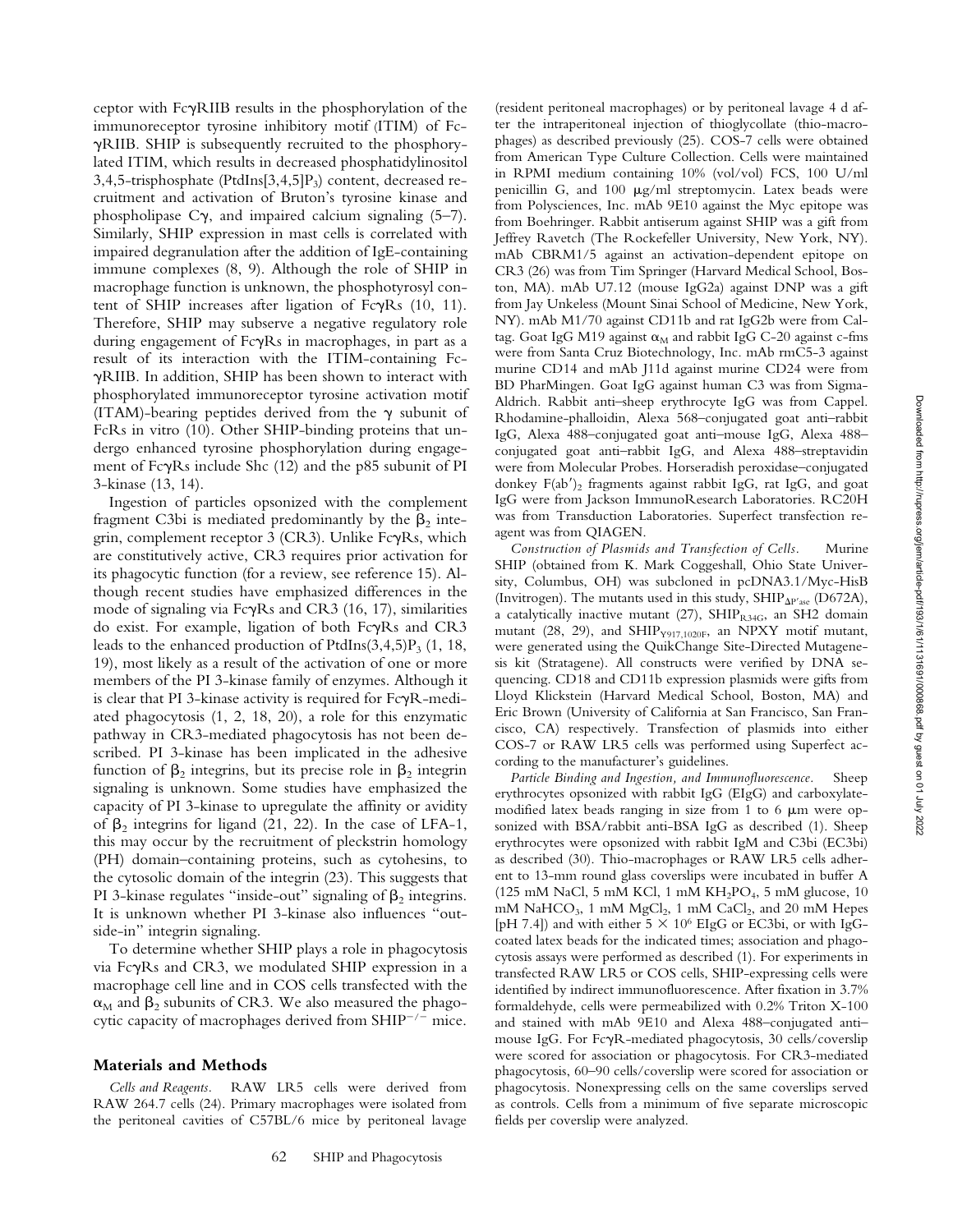For immunofluorescence experiments using rabbit IgG to detect SHIP, EIgG2a were obtained after derivitization of sheep erythrocytes with DNP using 0.3% picrylsulfonic acid and after incubation of the resultant dinitrophenylated erythrocytes with mouse IgG2a against DNP. For immunofluorescence localization of SHIP during phagocytosis of EC3bi, mouse erythrocytes were opsonized with purified rat IgM against CD24 followed by the addition of C5-deficient serum. Deposition verification of C3 was performed using indirect immunofluorescence. After incubation of adherent thio-macrophages with either EIgG2a or EC3bi, cells were fixed with 3.7% formaldehyde, permeabilized with 0.2% Triton X-100, and stained with rabbit antiserum against SHIP or rabbit IgG against c-fms followed by Alexa 568 anti– rabbit IgG and either Alexa 488 anti–mouse IgG to detect EIgG2a or goat anti-C3 followed by biotin-anti–goat IgG and Alexa 488–streptavidin to detect EC3bi. Cells were imaged using confocal laser scanning microscopy.

*Isolation of Triton X-100–insoluble Cytoskeletons and Immunoblotting.* RAW LR5 cells were incubated with 2  $\mu$ g/ml M1/70 or IgG2b in buffer A for 20 min at 4°C followed by 4  $\mu$ g/ml F(ab')<sub>2</sub> goat anti-rat IgG for 5 min at 37°C. Cells were subjected to detergent lysis (1% Triton X-100, 150 mM NaCl, 50 mM Tris-HCl, 2 mM EDTA, 1 mM sodium orthovanadate, 1 mM PMSF, 10  $\mu$ g/ml leupeptin, and 10  $\mu$ g/ml aprotinin; pH 7.4) at 4<sup>o</sup>C. Triton X-100–insoluble fractions were isolated after centrifugation (13,000 *g* for 5 min) and were solubilized in sample buffer after sonication and boiling. After SDS-PAGE and transfer onto nitrocellulose, immunoblotting was performed using the indicated antibodies. To determine the phosphotyrosyl content of SHIP, cells were incubated with M1/70 or IgG2b, as described above, and subjected to detergent lysis, immunoprecipitation using rabbit serum against SHIP, SDS-PAGE, and immunoblotting using rabbit antiserum against SHIP or RC20H, which recognizes phosphotyrosine. Quantitation of  $\alpha_M$ , SHIP, CD14, and

phosphotyrosine content was performed using densitometry of immunoblots and NIH Image software.

*Data Collection and Statistics.* Association and phagocytosis assays were performed in parallel. Experimental and control groups (e.g., SHIP  $^{-/-}$  and SHIP<sup>+/+</sup>, or SHIP-expressing cells and nonexpressing controls) were analyzed in pairs. Statistical analysis of data was performed using two-tailed Student's *t* tests for paired samples.

#### **Results**

*SHIP Is a Negative Regulator of Fc*g*R-mediated Phagocyto-*To test a role for SHIP in FcyR-mediated phagocytosis, we challenged thio-macrophages derived from  $SHIP^{-/-}$  and  $SHIP^{+/+}$  mice with EIgG. SHIP<sup>-/-</sup> cells demonstrated a 45  $\pm$  18% (mean  $\pm$  SEM,  $n = 5$ ) enhancement in the phagocytosis of EIgG. The increase in phagocytosis in  $SHIP^{-/-}$  cells was not due to enhanced particle binding, as there was no significant difference in the binding of EIgG to these cells (Fig. 1). Also, there was no difference in surface Fc $\gamma$ R expression between SHIP<sup>-/-</sup> and  $SHIP^{+/+}$  macrophages, as determined by flow cytometry using mAb 2.4G2 (data not shown). As PI 3-kinase inhibition resulted in decreased pseudopod extension (1), we tested whether sensitivity to SHIP modulation is dependent on the size of the phagocytic target; we reasoned that ingestion of large beads, which requires a greater extent of pseudopod extension, would be more sensitive to alteration in SHIP expression. There was no difference in phagocytosis efficiency of 2- $\mu$ m beads between SHIP<sup>+/+</sup> and  $SHIP^{-/-}$  macrophages; however, larger particles (4.5- and 6- $\mu$ m beads) were ingested more efficiently in SHIP<sup>-/-</sup>



63 Cox et al.

**Figure 1.** Macrophages lacking SHIP demonstrate enhanced FcyR-mediated phagocytosis. (A and B) Thio-macrophages derived from  $SHIP^{+/+}$  (black bars) and  $SHIP^{-/-}$  (hatched bars) mice were challenged with EIgG for 15 min at 37°C as described in Materials and Methods. Association and phagocytic indices are shown. Data represent mean  $\pm$  SEM,  $n = 5$  (association) and 8 (phagocytosis). Differences between phagocytosis, but not binding, in SHIP<sup>+/+</sup> and SHIP<sup>-/-</sup> macrophages were significant ( $P < 0.05$ ). (C) Phagocytosis of  $\text{SHIP}^{-/-}$  macrophages cells ingesting EIgG or IgG-coated latex beads expressed as a percentage of phagocytosis in SHIP<sup>+/+</sup> macrophages. Phagocytic indices for  $2-$ ,  $4.5-$ , and  $6-\mu m$  beads, and EIgG, in SHIP<sup>+/+</sup> macrophages were 540  $\pm$  18, 1,284  $\pm$  105, 140  $\pm$  22, and 761  $\pm$  55, respectively. Data represent mean  $\pm$  SEM,  $n = 4$ –8. Differences between phagocytosis of 4.5- and 6- $\mu$ m beads, and EIgG, but not 2- $\mu$ m beads, in SHIP<sup>+/+</sup> and SHIP<sup>-/-</sup> macrophages were significant  $(P < 0.05)$ . (D) Time course of synchronized phagocytosis of EIgG in macrophages derived from SHIP<sup>+/+</sup> ( $\bullet$ ) and SHIP<sup>-/-</sup> ( $\bullet$ ) mice. Macrophages were incubated with EIgG at 4°C to allow binding, but not ingestion, and further incubated for the indicated times at 37°C to allow for ingestion. Data represent mean  $\pm$  SEM,  $n = 3$ .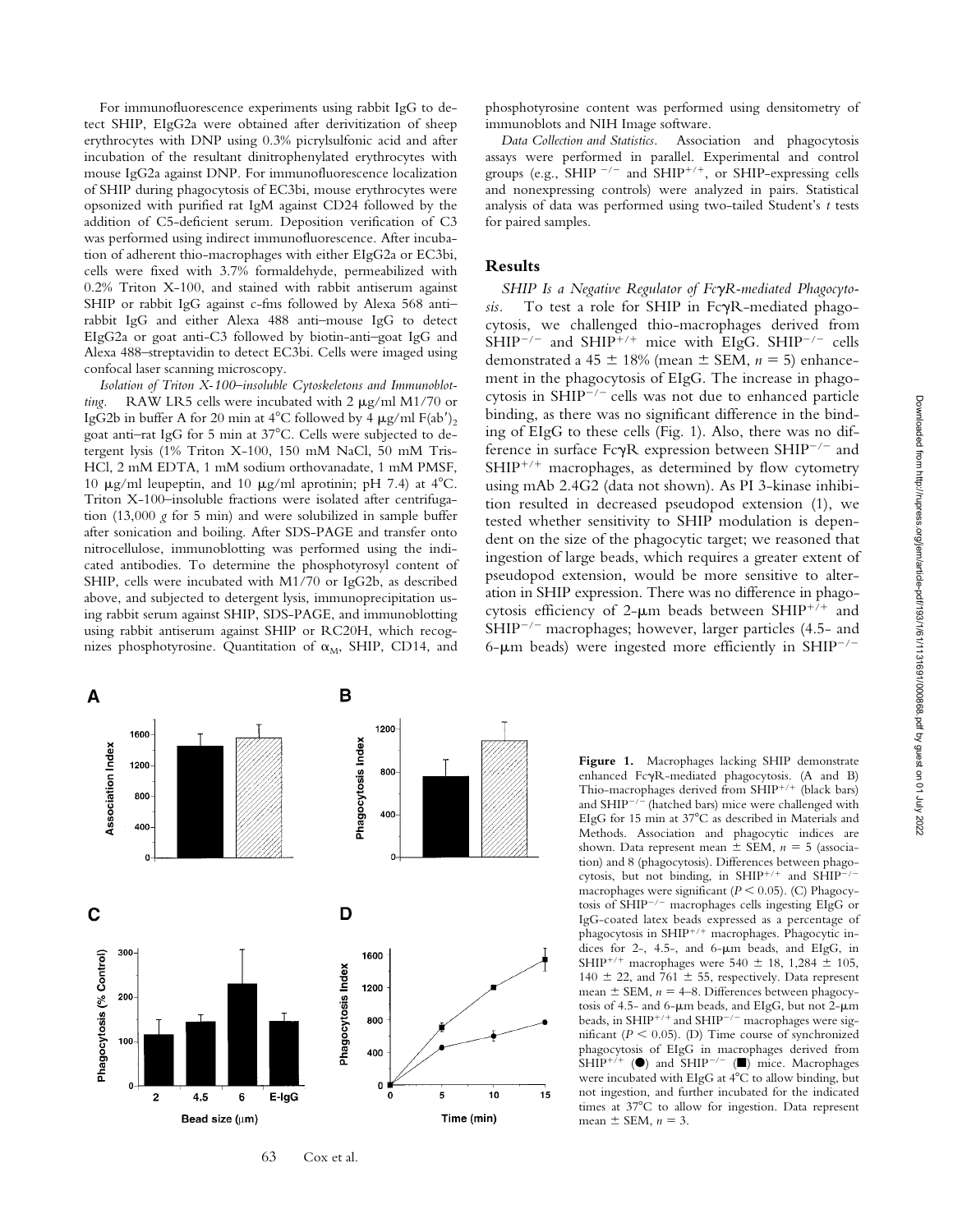macrophages (Fig. 1 C). Both the rate (Fig. 1 D) and extent (Fig. 1, B and C) of phagocytosis was enhanced in  $SHIP^{-/-}$  macrophages. To confirm the role of endogenous SHIP in modulating FcyR-mediated phagocytosis, we transiently transfected Myc-tagged wild-type or catalytically inactive SHIP in RAW LR5 cells and challenged the transfected cells with EIgG. By microspectrofluorometry, both SHIP wild-type and SHIP $_{\Delta P'ase}$  were expressed at similar levels and overexpression of SHIP resulted in a 4.7  $\pm$ 0.4–fold (mean  $\pm$  SEM,  $n = 57$  cells) increase over endogenous SHIP. Overexpression of wild-type SHIP resulted in a 66  $\pm$  4% (mean  $\pm$  SEM,  $n = 5$ ) inhibition of phagocytosis of EIgG. In contrast, expression of  $SHIP_{\Delta P'$ ase resulted in a 57  $\pm$  17% (mean  $\pm$  SEM,  $n = 5$ ) enhancement of phagocytosis of EIgG, consistent with a dominant negative regulatory role for this construct in macrophage transfectants. Similar to SHIP $^{-/-}$  macrophages, macrophages expressing  $SHIP<sub>AP'ase</sub>$  showed enhanced ingestion of large but not small IgG-coated particles (Fig. 2 A). Furthermore, SHIP was apparent in phagocytic cups in macrophages challenged with EIgG (Fig. 2 B). These data indicate that SHIP inhibits  $Fc\gamma R$ -mediated phagocytosis and that inhibition requires an intact catalytic domain.

*SHIP Is a Negative Regulator of CR3-mediated Phagocytosis.* SHIP binds to phosphorylated ITIMs present in Fc- $\gamma$ RIIB, which is likely to be recruited by IgG ligand during phagocytosis. To determine whether SHIP plays a more general role in modulating phagocytosis (i.e., phagocytosis triggered by receptors that are not known to recruit ITIMs), we challenged thio-macrophages derived from SHIP<sup>-/-</sup> and SHIP<sup>+/+</sup> mice with EC3bi, which selectively ligate CR3. Macrophages derived from SHIP $^{-/-}$  mice demonstrated enhanced ingestion of EC3bi compared with macrophages derived from SHIP<sup>+/+</sup> mice (Fig. 3). The increased phagocytosis observed in  $SHIP^{-/-}$  macrophages was due to enhanced phagocytic efficiency, as binding of EC3bi to these cells was not significantly increased (Fig. 3, A and B) and there was no difference in the surface expression of the CR3 in SHIP<sup>-/-</sup> and SHIP<sup>+/+</sup> macrophages (data not shown). CR3-mediated phagocytosis was twice as efficient in unstimulated  $SHIP^{-/-}$  thio-macrophages; this effect was present, but less marked, in cells undergoing phagocytosis in the presence of PMA, which maximally stimulates CR3-mediated phagocytosis (Fig. 3 C).

*PI 3-Kinase Activity Is Required for CR3-mediated Phagocytosis: A Role for PI 3-Kinase in Outside-In Signaling of CR3.* The preceding data indicate that SHIP regulates phagocytosis via CR3 and therefore raise the possibility that PI 3-kinase may also regulate CR3-mediated phagocytosis. Indeed, the PI 3-kinase inhibitor wortmannin (WM) caused a concentration-dependent inhibition of CR3 mediated phagocytosis in thio-macrophages. Similar results were obtained using thio-macrophages incubated with PMA, which maximally stimulates phagocytosis in these cells (Fig. 4 A). The  $IC_{50}$  of WM for CR3-mediated phagocytosis is consistent with the inhibition of PI 3-kinases, but not PI 4-kinases (31). These results implicate PI 3-kinase(s) in CR3-mediated phagocytosis.

Because integrin signaling encompasses pathways that lead to integrin activation (inside-out signaling) and pathways that ensue after integrin ligation (outside-in signaling), we examined the role of PI 3-kinase and SHIP in both components. For example, a prominent role for PI 3-kinase in CR3 activation would be suggested by a WM blockade of proximal signaling events after CR3 ligation. However, CR3 clustering induced the focal appearance of F-actin in cells incubated in the presence or absence of WM (Fig. 4 B), similar to the case of FcyR-mediated phagocytosis, and unlike that of growth factor receptors (32–36). The lack of inhibition of CR3-mediated F-actin mobilization by WM suggests that PI 3-kinase, and possibly SHIP, does not play a role in inside-out signaling by CR3 in macrophages. A



**Figure 2.** Endogenously expressed SHIP modulates  $Fc\gamma R$ mediated phagocytosis. (A) Adherent RAW LR5 cells transfected with Myc-tagged wildtype SHIP (WT) or phosphatasedeficient SHIP (SHIP $_{\Delta P'$ ase) were challenged with EIgG or IgGcoated beads for 30 min at  $37^{\circ}$ C as described in Materials and Methods. Phagocytosis of cells overexpressing SHIP (black bars) or expressing  $SHIP_{\Delta P'ase}$  (hatched bars) is reported as a percentage of nonexpressing controls. Phagocytic indices for 2-, 4.5-, and 6-um beads, and EIgG, in control macrophages were 652  $\pm$ 120, 423  $\pm$  73, 261  $\pm$  30, and  $301 \pm 34$ , respectively. Data represent mean  $\pm$  SEM,  $n = 3-6$ .

Differences between phagocytosis of macrophages expressing either wild-type SHIP or SHIP<sub>AP'ase</sub>, and nonexpressing controls were significant (*P* values of 0.03 or less) for all but the 2-µm beads. (B) Adherent thio-macrophages obtained from SHIP<sup>+/+</sup> mice were incubated with EIgG2a for 7 min at 37°C. After fixation, cells were stained for the presence of SHIP and EIgG2a as described in Materials and Methods. Bar,  $10 \mu m$ .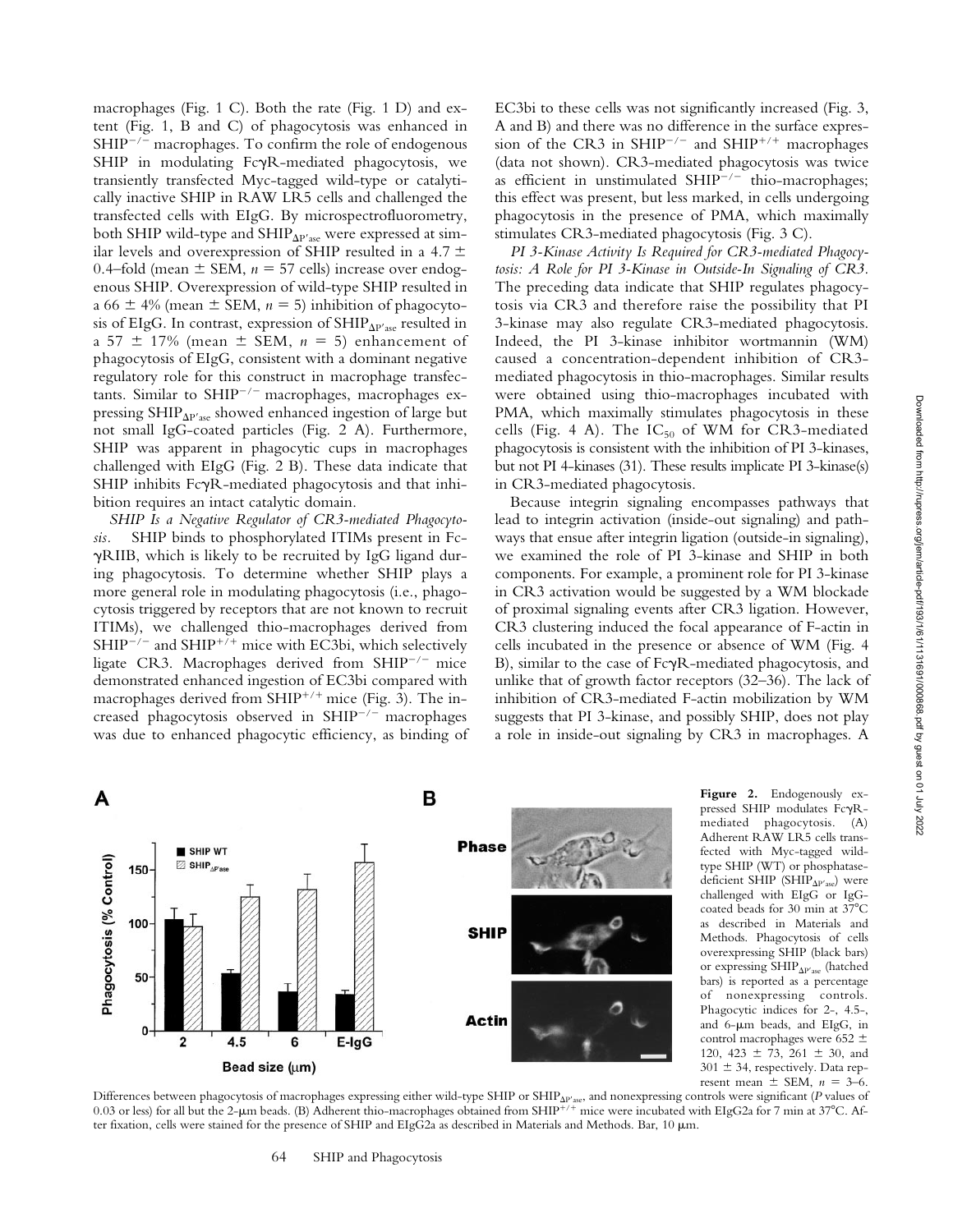

Figure 3. Lack of SHIP expression is associated with enhanced CR3-mediated phagocytosis. Adherent thio-macrophages obtained from SHIP<sup>+/+</sup> (black bars) or SHIP<sup>-/-</sup> (hatched bars) mice were incubated with EC3bi for 30 min at  $37^{\circ}$ C. The association and phagocytosis indices were determined for cells incubated in the absence (A) and/or presence (B) of 100 nM PMA. Phagocytic indices in SHIP<sup>+/+</sup> macrophages were 91  $\pm$  17 in the absence of PMA and 479  $\pm$  65 in the presence of PMA. (C) Phagocytosis of EC3bi expressed as a percentage, SHIP<sup>-/-</sup> versus SHIP<sup>+/+</sup>. Data represent mean  $\pm$ SEM,  $n = 5$ –8. Differences between phagocytosis, but not binding, in SHIP<sup>+/+</sup> and SHIP<sup>-/-</sup> macrophages were significant (*P* < 0.05).

lack of involvement of PI 3-kinase in inside-out signaling by CR3 in macrophages is also suggested by the similar extent of binding of EC3bi in SHIP<sup>-/-</sup> and SHIP<sup>+/+</sup> macrophages (Fig. 3, A and B). In contrast to human neutrophils, CR3-mediated phagocytosis in resident peritoneal macrophages derived from C57BL/6 mice is constitutive (i.e., does not require prior activation; reference 37 and data not shown). Phagocytosis of EC3bi in resident peritoneal macrophages derived from SHIP<sup>-/-</sup> mice was 252  $\pm$ 69% (mean  $\pm$  SEM,  $n = 4$ ;  $P < 0.05$ ) of phagocytosis in macrophages derived from  $SHIP^{+/+}$  mice.

The above results are somewhat surprising in light of the data in human neutrophils and T cells, in which PI 3-kinase has been shown to be required for  $\beta_2$  integrin–mediated adhesion (21, 22, 38). To confirm a role for PI 3-kinase and SHIP in CR3-mediated outside-in rather than insideout signaling, we transfected COS cells with the  $\alpha_M$  and  $\beta_2$ subunits of CR3, alone and together, and assessed the binding and ingestion of EC3bi. Only cells that expressed both subunits demonstrated binding of EC3bi (data not shown). CR3-expressing COS cells demonstrated phagocytosis of EC3bi in the absence of PMA, and the addition of PMA did not result in enhancement of phagocytosis (data not shown), indicating that CR3 was constitutively and maximally activated. In addition, CR3-expressing COS cells, but not nonexpressing controls, demonstrated marked staining with mAb CBRM1/5, an antibody that recognizes an activation-dependent epitope on CR3 (26, and data not shown). Addition of WM led to an 87% inhibition of phagocytosis of EC3bi in transfected COS (Fig. 5 A) but did not inhibit particle binding or staining with mAb CBRM1/5 (data not shown). Coexpression of wildtype SHIP, but not catalytically inactive SHIP, also led to a decrease in phagocytosis, further implicating the lipid product of PI 3-kinase, PIP<sub>3</sub>, in CR3-mediating outside-in signaling and phagocytosis. Similarly, in macrophages overexpressing SHIP, there was a significant decrease in phagocytosis of EC3bi (Fig. 5 B); however, in contrast to



**Figure 4.** CR3-mediated phagocytosis, but not actin assembly, is dependent on PI 3-kinase. (A) Adherent thiomacrophages were preincubated for 15 min with the indicated concentrations of WM followed by the addition of EC3bi in the presence or absence of 100 nM PMA for 30 min at 37°C. Phagocytic indices were  $84 \pm 9$  in the absence of PMA and 472  $\pm$  125 in the presence of PMA. Phagocytosis of cells incubated with WM is expressed as the percentage of phagocytosis performed in the absence of WM. Data represent mean  $\pm$  SEM,  $n = 3$ . (B) Adherent thio-macrophages were preincubated without  $(-WM)$ or with  $(+WM)$  100 nM WM

followed by further incubation with EC3bi for 12 min at 37°C. After fixation, cells were stained for F-actin with rhodamine-phalloidin and for EC3bi with anti-EIgG followed by FITC-anti-rabbit IgG. Bar, 10  $\mu$ m.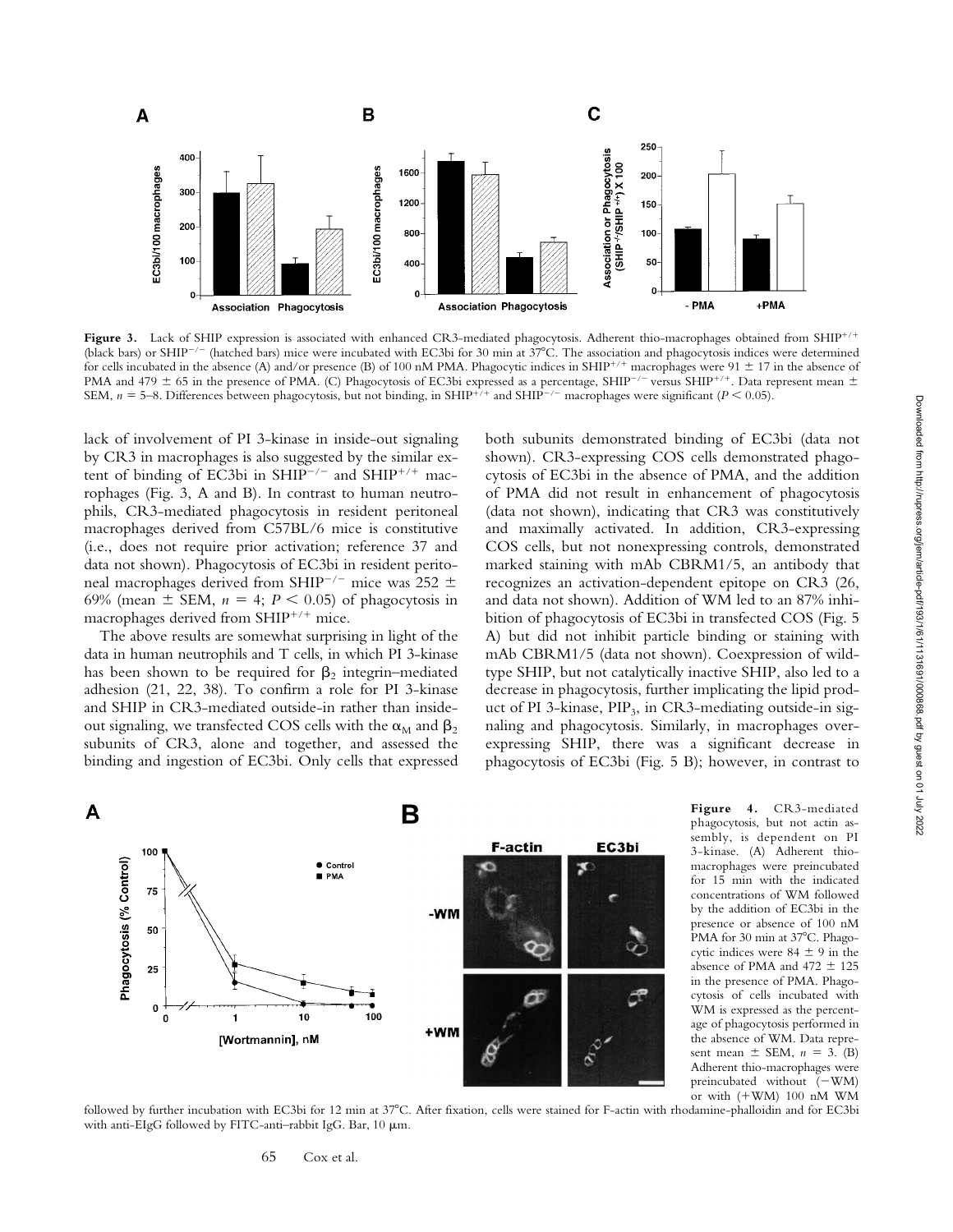

**Figure 5.** Effect of SHIP or  $SHIP<sub>AP'ase</sub>$  expression on CR3mediated phagocytosis in COS cells and macrophages. (A) COS cells transfected with the  $\alpha_M$  and  $\beta_2$  subunits of CR3 and coexpressing the indicated constructs were challenged with EC3bi for  $30$  min at  $37^{\circ}$ C in the presence or absence of 100 nM WM. The phagocytosis index of COS cells expressing CR3 alone, in the absence of WM (controls) was 651  $\pm$  108. Phagocytosis was determined as the percentage of control. Data represent mean  $\pm$ SEM,  $n = 3$ . Differences in phagocytosis between cells either incubated in WM or expressing wild-type SHIP, and controls were significant  $(P \n\leq)$ 0.05). (B) RAW LR5 cells ex-

pressing the indicated constructs were challenged with EC3bi and 100 nM PMA and incubated in the absence or presence of 100 nM WM for 30 min at 37°C. The phagocytosis index of nonexpressing cells in the absence of WM (controls) was 55  $\pm$  10. Phagocytosis was determined as the percentage of controls. Data represent mean  $\pm$  SEM,  $n = 5$ . Differences in phagocytosis between cells either incubated in WM, or expressing wild-type SHIP or SHIP<sub> $\Delta$ P'ase</sub>, and controls were significant (*P* < 0.05).

COS cells, which lack endogenous SHIP expression (data not shown), expression of a catalytically inactive allele of SHIP in macrophages led to enhanced phagocytosis of EC3bi (compare Fig. 5, A and B), consistent with a suppressive role for endogenously expressed SHIP in these cells. Collectively, these data suggest that one or more isoforms of PI 3-kinase is required for CR3-mediated phagocytosis in macrophages and COS cells, that this requirement is not due to the enhancement of receptor affinity or avidity (i.e., inside-out signaling), and that endogenously expressed SHIP downregulates CR3-mediated phagocytosis in macrophages.

*Phagosomal and Cytoskeletal Localization of SHIP after Clustering of CR3.* To determine whether CR3 ligation results in an alteration in the distribution of SHIP, we performed indirect immunofluorescence in cells undergoing CR3-mediated phagocytosis. SHIP, but not the receptor for CSF-1, c-fms, localized to EC3bi-containing phagosomes (Fig. 6). The specificity of SHIP localization is evident from a lack of circumferential staining around phagosomes for another protein expressed in macrophages, c-fms (Fig. 6 E), and absence of SHIP staining in macrophages derived from SHIP<sup>-/-</sup> mice (data not shown). To confirm that CR3 ligation is sufficient to induce SHIP redistribution, we determined the cytoskeletal localization of SHIP and the  $\alpha_M$  subunit of CR3 after CR3 ligation. Both SHIP and  $\alpha_M$ , but not CD14, demonstrated enhanced cytoskeletal incorporation after mAb-induced clustering of CR3 (Fig. 7). In addition, there was a 2.2  $\pm$  0.4–fold (mean  $\pm$ SEM,  $n = 3$ ) increase in the phosphotyrosyl content of SHIP after the clustering of CR3 using mAb M1/70 followed by a cross-linking antibody. In contrast, the phosphotyrosyl content of SHIP in macrophages incubated with an IgG2b control mAb followed by a cross-linking antibody was  $0.8 \pm 0.3$ –fold (mean  $\pm$  SEM,  $n = 3$ ) of unstimulated

cells. Therefore, engagement of CR3 is sufficient to mediate an alteration in the localization of SHIP in macrophages.

*The* NPXY *Motifs of SHIP Are Required for Inhibition of CR3- but Not Fc*g*R-mediated Phagocytosis.* Although SHIP has multiple domains that contribute to its association with other proteins, most studies have demonstrated an es-



Figure 6. SHIP, but not c-fms, localizes to CR3-mediated phagocytic cups. Adherent thio-macrophages obtained from  $SHIP^{+/+}$  mice were incubated with EC3bi, as described in Materials and Methods, for 12 min at 378C. After fixation, cells were stained for the presence of SHIP or c-fms (negative control), and C3bi as described in Materials and Methods. (A and D) Phase–contrast; (B) anti-SHIP; (E) anti–c-fms; (C and F) anti-C3. Bar,  $10 \mu m$ .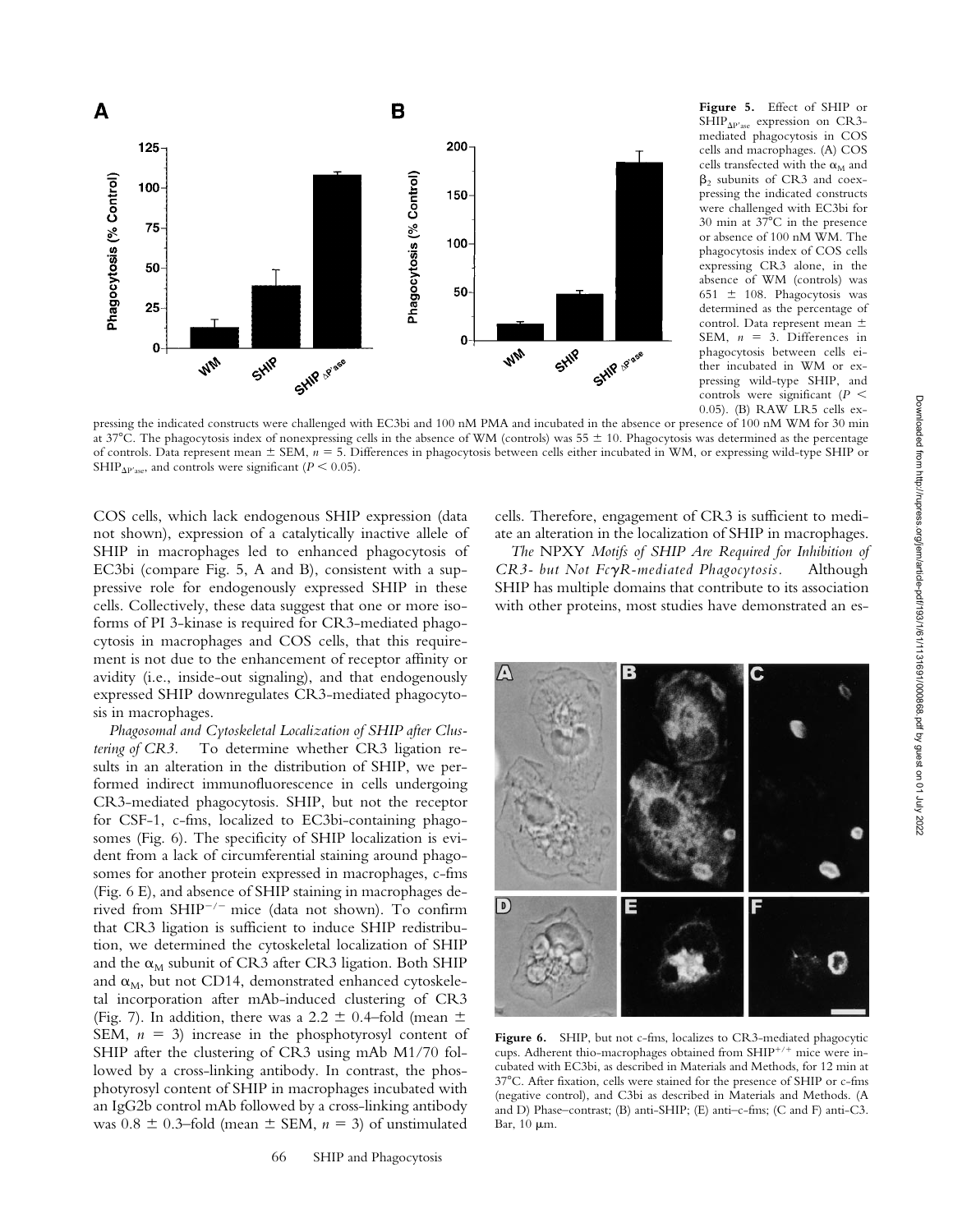

в



**Figure 7.** Incorporation of SHIP and  $\alpha_M$  into the Triton X-100–insoluble cytoskeleton after CR3 clustering. Triton X-100–insoluble fractions were isolated from control cells or from cells incubated with mAb M1/70 or an isotype-matched control mAb and  $F(ab')_2$  fragments of goat anti-rat IgG as described in Materials and Methods. (A) Representative immunoblot of cytoskeletons probed with the indicated antibodies. (B) Fold increase in cytoskeletal incorporation of the indicated proteins. Data represent mean  $\pm$  SEM,  $n = 3$ .

sential role for the SH2 domain in mediating interactions with other proteins  $(3, 4)$ . We determined the requirement of this domain in the modulation of both  $Fe\gamma R$ - and  $CR3$ mediated phagocytosis. Expression of an allele of SHIP  $(SHIP_{R,34G})$  that contains a mutation in a conserved residue required for SH2 domain–phosphotyrosine interactions (28) did not reproduce the phagocytic defect induced by the expression of wild-type SHIP (Fig. 8), indicating that the SH2 domain of SHIP is required for inhibition of both FcgR- and CR3-mediated phagocytosis. In contrast, expression of a SHIP allele lacking functional NPXY motifs  $(SHIP<sub>Y917,1020F</sub>)$  did not abrogate SHIP-mediated inhibition of FcgR-mediated phagocytosis, but prevented the SHIPmediated inhibition of CR3-mediated phagocytosis. Expression levels of both constructs in transfected cells were similar to those of SHIP and SHIP $_{\Delta P'$ ase (i.e., all were within 12%, as determined by microspectrofluorometry). Taken together, these data indicate that both the SH2 domain and NPXY motifs of SHIP contribute to the antiphagocytic activity of SHIP for CR3-mediated phagocytosis; the NPXY motifs are dispensable for inhibition of FcgR-mediated phagocytosis.



Figure 8. Differential requirements for the NPXY motifs of SHIP in inhibition of FcyR- and CR3-mediated phagocytosis. RAW LR5 cells transfected with the indicated constructs were challenged with either EIgG or EC3bi in the presence of 100 nM PMA, and incubated for 30 min at 37°C. Phagocytic indices were 530  $\pm$  49 for EIgG and 104  $\pm$  17 for EC3bi. Phagocytosis of cells expressing the indicated constructs is reported as the percentage of nonexpressing controls. Data represent mean  $\pm$  SEM,  $n = 3$ . Difference in phagocytosis of EIgG by cells expressing SHIP<sub>Y917,1020F</sub> and controls was significant ( $P < 0.05$ ).

## **Discussion**

A requirement for PI 3-kinase activity in FcyR-mediated phagocytosis is well established (1, 2, 18, 20). Because SHIP has been shown to downmodulate the function of receptors that activate PI 3-kinase, and FcgRIIB contains a SHIP-binding site, it is not surprising that SHIP is capable of downmodulating FcgR-mediated phagocytosis. In contrast, little is known about the role of PI 3-kinase and SHIP in CR3-mediated phagocytosis. The results of this study are consistent with a role for both PI 3-kinase and SHIP in regulating CR3-mediated phagocytosis.

The involvement of PI 3-kinase in  $\beta_2$  integrin function was suggested by studies demonstrating a requirement for this family of enzymes in  $\beta_2$  integrin–dependent adhesion (21, 22, 38). Sensitivity to PI 3-kinase inhibitors was dependent on the nature of both the stimulus for adhesion and the adhesive substrate. Addition of immune complexes to human neutrophils resulted in a twofold increase in  $\beta_2$ integrin surface expression and a sixfold increase in the expression of a  $\beta_2$  integrin activation-dependent epitope, both of which were sensitive to WM (22). These results are consistent with a requirement for PI 3-kinase in immune complex–induced inside-out signaling of  $\beta_2$  integrins in neutrophils. Because  $\beta_2$  integrin function in most phagocytic leukocytes requires prior or concurrent activation, it would be difficult to discern an independent requirement for PI 3-kinase in  $\beta_2$  integrin outside-in signaling. The use of peritoneal macrophages from C57BL/6 mice and COS cells transfected with CR3 in this study circumvents this problem; in the case of the former, CR3 phagocytic function is apparent in the absence of additional stimuli. This capacity is sustained over several weeks while the cells are maintained in culture. The phagocytic capacity of COS cells transfected with CR3 is even greater, and essentially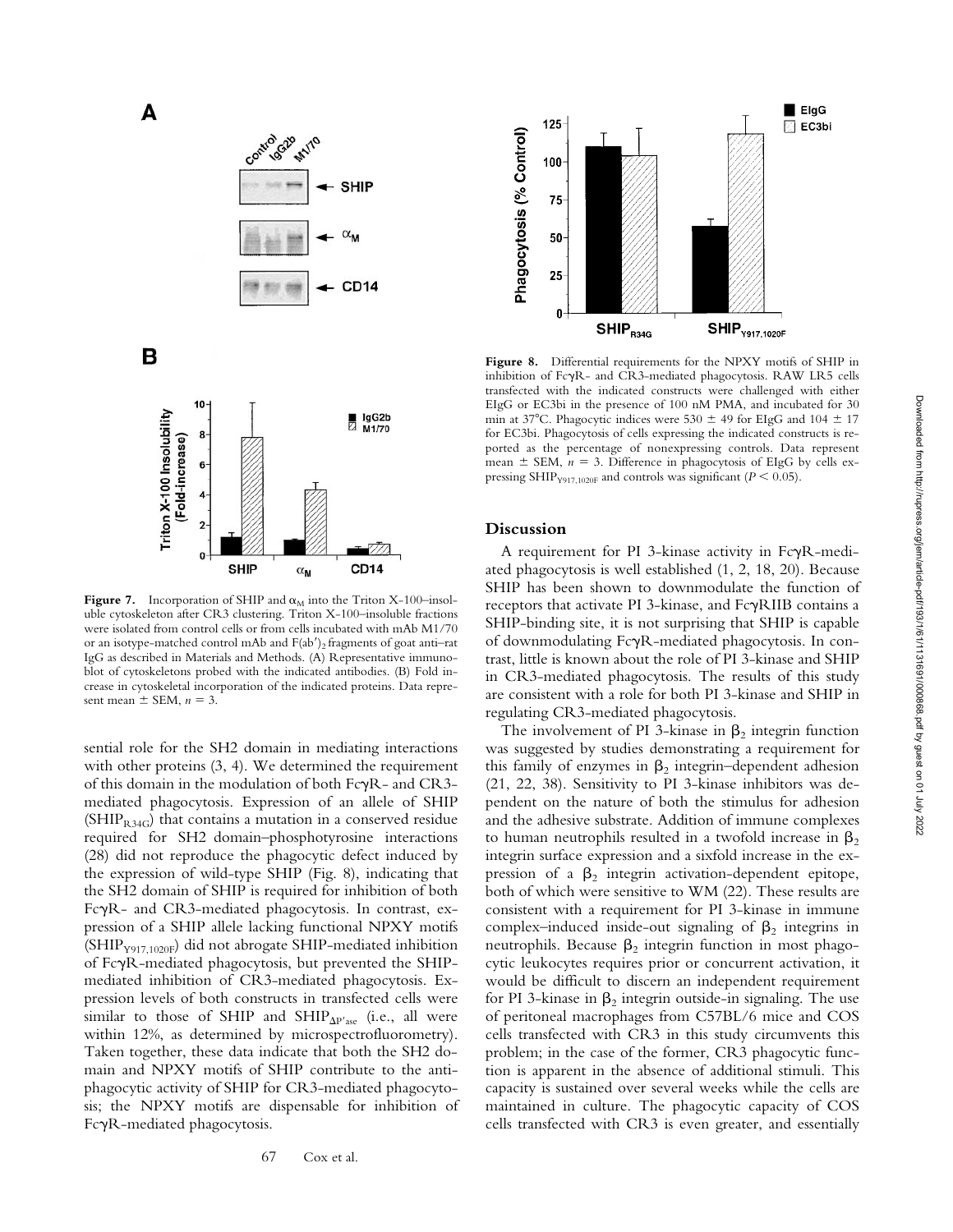all of the CR3-expressing cells demonstrate high levels of surface expression of the activation-dependent epitope, CBRM1/5. The WM sensitivity of phagocytosis of EC3bi in these two cell types attests to a role for PI 3-kinase in outside-in signaling via CR3.

The finding that SHIP is capable of modulating  $Fc\gamma R$ mediated phagocytosis is consistent with the recruitment of SHIP to the phosphorylated ITIM of FcyRIIB, which is likely to occur during binding of IgG. This model is supported by a recent study (11). However, it is unclear how SHIP becomes recruited to phagosomes during engagement of CR3. Mutational analysis indicates that both the SH2 domain and the NPXY motifs of SHIP are required for SHIP-mediated downmodulation of CR3-dependent phagocytosis, suggesting that the residues therein contribute to SHIP targeting. Several different proteins have been shown to interact with these motifs. The SH2 domain of SHIP has been shown to be required for the interaction of SHIP with Fc $\gamma$ RIIB (8), Shc (29), Gab 1/2 (39), SH2 domain–bearing protein tyrosine phosphatase (40), and Dok-3 (41). The NPXY motifs of SHIP mediate interactions with Shc (42) and the p85 subunit of PI 3-kinase (43). For the most part, the significance of these interactions in vivo is unknown. Because SHIP translocates to the cytoskeleton after the clustering of CR3, it is anticipated that the identification of specific and direct SHIP–protein interactions that accompany CR3 ligation will be difficult. Further studies will be needed to address the mechanism of SHIP recruitment to the phagosome during CR3-mediated phagocytosis.

Ligation of either CR3 or FcyR leads to an increase in PtdIns $(3,4,5)P_3$  accumulation  $(1, 18, 19)$  and PI 3-kinase activity is required for phagocytosis (1, 2, 18, 20, and this study). However, it is unknown which product of PI 3-kinase is essential for phagocytosis. PI 3-kinase catalyzes the addition of phosphate to the D-3 positions of phosphatidylinositol, phosphatidylinositol 4-phosphate, and phosphatidylinositol 4,5-bisphosphate to form phosphatidylinositol 3-phosphate, phosphatidylinositol 3,4-bisphosphate and PtdIns $(3,4,5)P_3$ , respectively. Of these, SHIP is known only to hydrolyze PtdIns $(3,4,5)P_3$  (44, 45). Therefore, the reciprocal roles of PI 3-kinase and SHIP in phagocytosis suggests that  $PtdIns(3,4,5)P_3$  is the relevant target of these phosphoinositide-modulating enzymes. A similar role for PtdIns $(3,4,5)P_3$  has been proposed for signaling via the B cell antigen receptor in B lymphocytes and FceRI in mast cells (8, 9). By binding the PH domain on members of the Tec family of tyrosine kinases, PtdIns(3,4,5) $P_3$  contributes to the calcium signaling pathway in these cells (5–7). The identity of PH domain proteins that positively regulate phagocytosis is unknown, although several proteins that contain putative PtdIns $(3,4,5)P_3$ -binding PH domains (46) are expressed in macrophages (47, 48; Greenberg, S., unpublished results).

It is possible that SHIP modulates phagocytosis by decreasing cellular D-*myo*-inositol 1,3,4,5-tetrakisphosphate  $(Ins[1,3,4,5]P<sub>4</sub>)$  content, although a role for  $Ins(1,3,4,5)P<sub>4</sub>$ hydrolysis by SHIP in vivo is lacking. It is not known whether  $\text{Ins}(1,3,4,5)P_4$  is generated during the course of FcgR- or CR3-mediated phagocytosis. One study found a minimal and delayed increase in this phosphoinositide after the addition of serum-opsonized zymosan to human neutrophils (49). Ins $(1,3,4,5)P_4$  has been shown to inhibit exocytosis in neurons, which has been attributed to the inhibition of synaptotagmin function by the binding of  $Ins(1,3,4,5)P_4$  (50). Nonneuronal forms of synaptotagmin have also been implicated in exocytosis, and a recent study has shown that these isoforms of synaptotagmin bind  $Ins(1,3,4,5)P_4$  in vitro (51). Overexpression of SHIP might result in a decrease in basal or stimulated  $Ins(1,3,4,5)P_4$  levels, thereby enhancing exocytosis. Because phagocytosis requires the addition of new membrane during phagosome formation (i.e., exocytosis [1, 52]), it is unlikely that the mechanism of inhibition of phagocytosis by SHIP is via this mechanism. However, there are likely to be other cellular targets of  $Ins(1,3,4,5)P_4$ , including PH domains that are capable of interacting with this water-soluble phosphoinositide in vitro (53, 54). It is possible that  $PtdIns(3,4,5)P_3$  and Ins $(1,3,4,5)P_4$  interact with a similar spectrum of PH domain–containing proteins in vivo.

Although this study did not address the precise mechanism by which products of PI 3-kinase and SHIP affect CR3-mediated phagocytosis, the lack of inhibition by WM of focal accumulations of F-actin beneath phagocytic cups strongly suggests that pseudopod extension and/or phagosomal closure requires PI 3-kinase activity. In this respect, CR3-mediated phagocytosis resembles FcyR-mediated phagocytosis (1). There are obvious differences in the morphology of phagosomes formed by clustered  $Fc\gamma Rs$  and CR3: CR3-containing phagosomes appear to "sink" into the cell without demonstrating obvious pseudopod extension (16, 55). Because the membrane surface area that is internalized during phagocytosis is a function only of the number and size of the particles engulfed, the requirement for new membrane in CR3- and FcgR-mediated phagocytosis must be similar. It is therefore likely that CR3-mediated phagocytosis requires exocytic insertion of new membrane (1, 52), and that this process requires PI 3-kinase activity similar to  $Fc\gamma R$ -mediated phagocytosis (1).

Our findings are somewhat divergent from a recent study in which LFA-1–mediated adhesion to intracellular adhesion molecule (ICAM)-1 was enhanced in clones of the IL-3–dependent cell line, DA-ER, stably over-expressing SHIP (56). There are many possible explanations for this apparent disparity, including differences in the nature of the cell type used and differences in the integrins (CR3 versus LFA-1) and substrates (iC3b versus ICAM-1) that were studied. Although neither study addressed the in vivo consequences of modulation of SHIP activity on phagocytosis or leukocyte adhesion, it is interesting to speculate that the infiltration of leukocytes observed in the lungs of SHIP<sup>-/-</sup> mice (57) may reflect, in part, enhanced  $\beta_2$  integrin–dependent adhesive interactions with the endothelium.

Because SHIP plays a role in hematopoietic cell development and has been implicated in signaling via c-fms, the re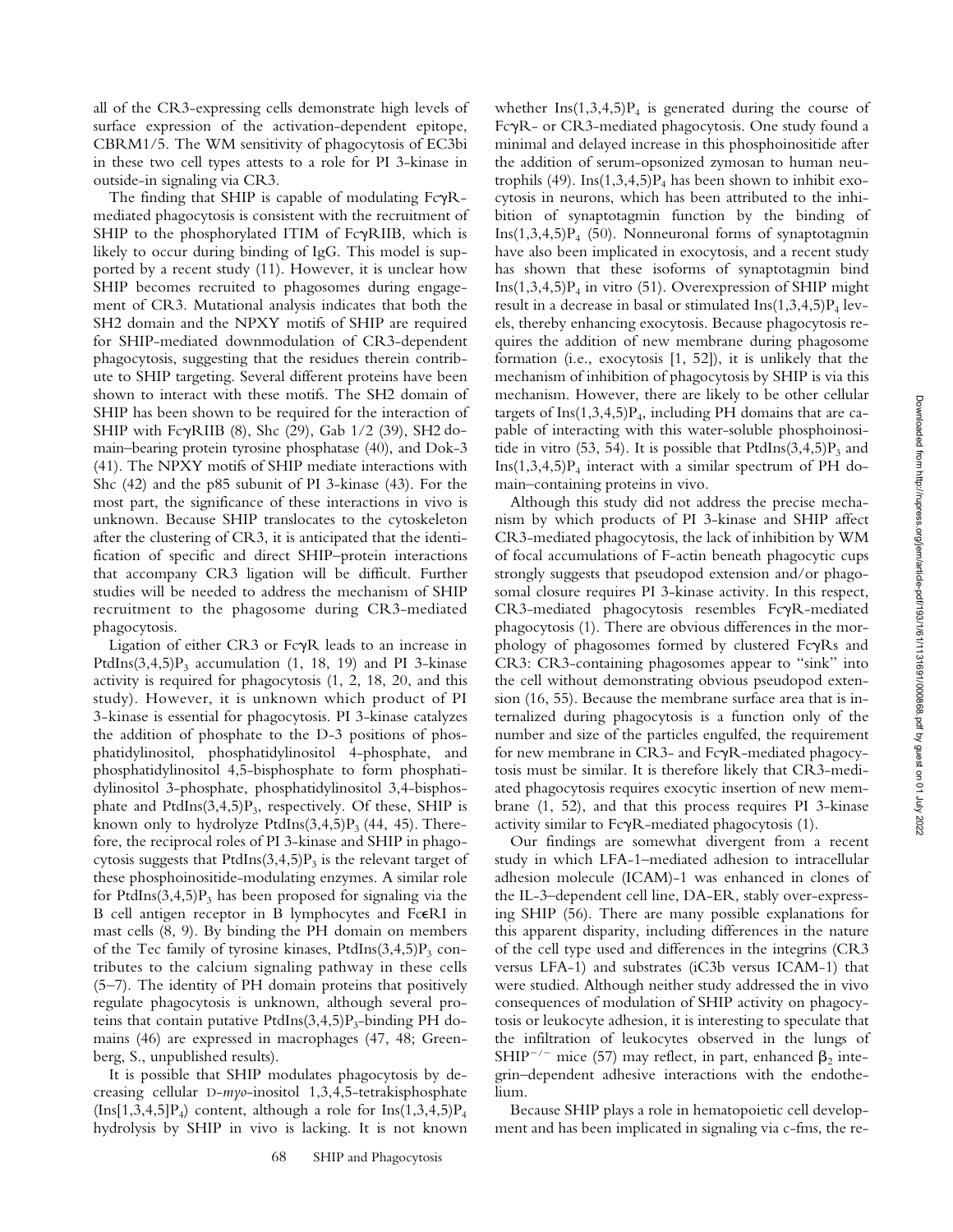ceptor for CSF-1 (45), it is possible that enhanced phagocytosis in SHIP<sup> $-/-$ </sup> cells is due to an alteration in their state of differentiation or activation. While this is difficult to test definitively, the observation that surface FcyR and CR3 expression and particle binding was unaltered in SHIP<sup>-/-</sup> cells suggests that this is not the case. In addition, the use of COS cells in some of the assays avoids the possible contribution of SHIP to CSF-1–dependent signaling.

In conclusion, we have presented evidence for a previously unsuspected role of SHIP in phagocytosis mediated by CR3, and for phagocytosis mediated by FcyRs. Together with data suggesting that PI 3-kinase is required for  $\beta_2$  integrin outside-in signaling, the relative expression and activities of PI 3-kinase(s) and SHIP in different macrophage populations are likely to determine the strength of the phagocytic signal. As CR3 has been implicated in other cellular functions besides phagocytosis, the expression of SHIP may influence other CR3-dependent activities, including leukocyte migration into inflammatory foci.

We thank Michael Cammer of the Analytic Imaging Facility of the Albert Einstein College of Medicine (Bronx, NY) for his help in imaging. We thank Rewa Grewal and Ann Clarke for genotyping the mice.

This work was supported by National Institutes of Health grants HL54164 and AR02158. C.D. Helgason is the recipient of a British Columbia Health Research Foundation Joint Research Scholarship. S. Greenberg is an Established Investigator of the American Heart Association.

*Submitted: 26 May 2000 Revised: 23 October 2000 Accepted: 3 November 2000*

#### **References**

- 1. Cox, D., C.-C. Tseng, G. Bjekic, and S. Greenberg. 1999. A requirement for phosphatidylinositol 3-kinase in pseudopod extension. *J. Biol. Chem.* 274:1240–1247.
- 2. Araki, N., M.T. Johnson, and J.A. Swanson. 1996. A role for phosphoinositide 3-kinase in the completion of macropinocytosis and phagocytosis by macrophages. *J. Cell Biol.* 135: 1249–1260.
- 3. Huber, M., C.D. Helgason, J.E. Damen, M. Scheid, V. Duronio, L. Liu, M.D. Ware, R.K. Humphries, and G. Krystal. 1999. The role of SHIP in growth factor induced signalling. *Prog. Biophys. Mol. Biol.* 71:423–434.
- 4. Rohrschneider, L.R., J.F. Fuller, I. Wolf, Y. Liu, and D.M. Lucas. 2000. Structure, function, and biology of SHIP proteins. *Genes Dev.* 14:505–520.
- 5. Ono, M., H. Okada, S. Bolland, S. Yanagi, T. Kurosaki, and J.V. Ravetch. 1997. Deletion of SHIP or SHP-1 reveals two distinct pathways for inhibitory signaling. *Cell.* 90:293–301.
- 6. Bolland, S., R.N. Pearse, T. Kurosaki, and J.V. Ravetch. 1998. SHIP modulates immune receptor responses by regulating membrane association of BTK. *Immunity.* 8:509–516.
- 7. Scharenberg, A.M., O. El-Hillal, D.A. Fruman, L.O. Beitz, Z. Li, S. Lin, I. Gout, L.C. Cantley, D.J. Rawlings, and J.-P. Kinet. 1998. Phosphatidylinositol-3,4,5-trisphosphate (PtdIns-3,4,5-P3)/Tec kinase-dependent calcium signaling pathway: a target for SHIP-mediated inhibitory signals. *EMBO*

*(Eur. Mol. Biol. Organ.) J.* 17:1961–1972.

- 8. Ono, M., S. Bolland, P. Tempst, and J.V. Ravetch. 1996. Role of the inositol phosphatase SHIP in negative regulation of the immune system by the receptor Fcg RIIB. *Nature.* 383:263–266.
- 9. Huber, M., C.D. Helgason, J.E. Damen, L. Liu, R.K. Humphries, and G. Krystal. 1998. The src homology 2-containing inositol phosphatase (SHIP) is the gatekeeper of mast cell degranulation. *Proc. Natl. Acad. Sci. USA.* 95:11330– 11335.
- 10. Maresco, D.L., J.M. Osborne, D. Cooney, K.M. Coggeshall, and C.L. Anderson. 1999. The SH2-containing 5'-inositol phosphatase (SHIP) is tyrosine phosphorylated after Fc $\gamma$  receptor clustering in monocytes. *J. Immunol.* 162:6458–6465.
- 11. Cameron, A.J., and J.M. Allen. 1999. The human high-affinity immunoglobulin G receptor activates SH2-containing inositol phosphatase (SHIP). *Immunology.* 97:641–647.
- 12. Shen, Z., C.T. Lin, and J.C. Unkeless. 1994. Correlations among tyrosine phosphorylation of Shc,  $p72$ <sup>syk</sup>, PLC $\gamma$ 1, and [Ca<sup>2+</sup>]<sub>i</sub> flux in Fcγ RIIA signaling. *J. Immunol.* 152:3017-3023.
- 13. Matsuo, T., K. Hazeki, O. Hazeki, T. Katada, and M. Ui. 1996. Specific association of phosphatidylinositol 3-kinase with the protooncogene product Cbl in  $Fc\gamma$  receptor signaling. *FEBS Lett.* 382:11–14.
- 14. Barker, S.A., K.K. Caldwell, A. Hall, A.M. Martinez, J.R. Pfeiffer, J.M. Oliver, and B.S. Wilson. 1995. Wortmannin blocks lipid and protein kinase activities associated with PI 3-kinase and inhibits a subset of responses induced by FceR1 cross-linking. *Mol. Biol. Cell.* 6:1145–1158.
- 15. Brown, E.J. 1992. Complement receptor, adhesion, and phagocytosis. *Infect. Agents Dis.* 1:63–70.
- 16. Allen, L.A.H., and A. Aderem. 1996. Molecular definition of distinct cytoskeletal structures involved in complement- and Fc receptor–mediated phagocytosis in macrophages. *J. Exp. Med.* 184:627–637.
- 17. Caron, E., and A. Hall. 1998. Identification of two distinct mechanisms of phagocytosis controlled by different Rho GTPases. *Science.* 282:1717–1721.
- 18. Ninomiya, N., K. Hazeki, Y. Fukui, T. Seya, T. Okada, O. Hazeki, and M. Ui. 1994. Involvement of phosphatidylinositol 3-kinase in Fcg receptor signaling. *J. Biol. Chem.* 269: 22732–22737.
- 19. Lofgren, R., J. Ng-Sikorski, A. Sjolander, and T. Andersson. 1993.  $\beta_2$  integrin engagement triggers actin polymerization and phosphatidylinositol trisphosphate formation in nonadherent human neutrophils. *J. Cell Biol.* 123:1597–1605.
- 20. Crowley, M.T., P.S. Costello, C.J. Fitzer-Attas, M. Turner, F. Meng, C. Lowell, V.L.J. Tybulewicz, and A.L. DeFranco. 1997. A critical role for Syk in signal transduction and phagocytosis mediated by Fcg receptors on macrophages. *J. Exp. Med.* 186:1027–1039.
- 21. Metzner, B., M. Heger, C. Hofmann, W. Czech, and J. Norgauer. 1997. Evidence for the involvement of phosphatidylinositol 4, 5-bisphosphate 3-kinase in CD18-mediated adhesion of human neutrophils to fibrinogen. *Biochem. Biophys. Res. Commun.* 232:719–723.
- 22. Jones, S.L., U.G. Knaus, G.M. Bokoch, and E.J. Brown. 1998. Two signaling mechanisms for activation of  $\alpha_{\text{M}}\beta_2$  avidity in polymorphonuclear neutrophils. *J. Biol. Chem.* 273: 10556–10566.
- 23. Kolanus, W., W. Nagel, B. Schiller, L. Zeitlmann, S. Godar, H. Stockinger, and B. Seed. 1996.  $\alpha L\beta$ 2 integrin/LFA-1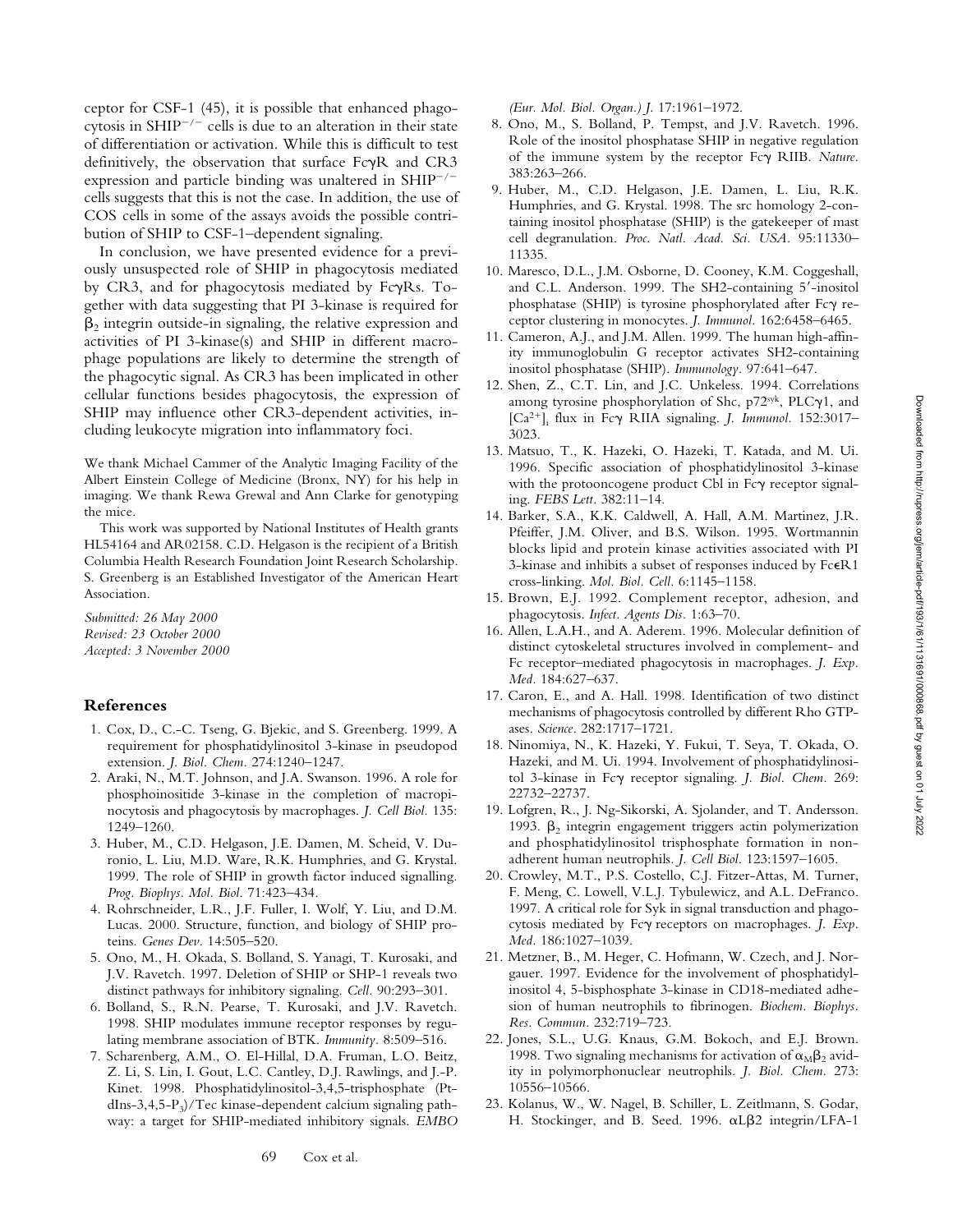binding to ICAM-1 induced by cytohesin-1, a cytoplasmic regulatory molecule. *Cell.* 86:233–242.

- 24. Cox, D., P. Chang, Q. Zhang, P.G. Reddy, G.M. Bokoch, and S. Greenberg. 1997. Requirements for both Rac1 and Cdc42 in membrane ruffling and phagocytosis in leukocytes. *J. Exp. Med.* 186:1487–1494.
- 25. Di Virgilio, F., B.C. Meyer, S. Greenberg, and S.C. Silverstein. 1988. Fc receptor–mediated phagocytosis occurs in macrophages at exceedingly low cytosolic Ca<sup>2+</sup> levels. *J. Cell Biol.* 106:657–666.
- 26. Diamond, M.S., and T.A. Springer. 1993. A subpopulation of Mac-1 (CD11b/CD18) molecules mediates neutrophil adhesion to ICAM-1 and fibrinogen. *J. Cell Biol.* 120:545–556.
- 27. Deuter-Reinhard, M., G. Apell, D. Pot, A. Klippel, L.T. Williams, and W.M. Kavanaugh. 1997. SIP/SHIP inhibits *Xenopus* oocyte maturation induced by insulin and phosphatidylinositol 3-kinase. *Mol. Cell. Biol.* 17:2559–2565.
- 28. Rameh, L.E., C.S. Chen, and L.C. Cantley. 1995. Phosphatidylinositol  $(3,4,5)P_3$  interacts with SH2 domains and modulates PI 3-kinase association with tyrosine-phosphorylated proteins. *Cell.* 83:821–830.
- 29. Liu, L., J.E. Damen, M.R. Hughes, I. Babic, F.R. Jirik, and G. Krystal. 1997. The Src homology 2 (SH2) domain of SH2-containing inositol phosphatase (SHIP) is essential for tyrosine phosphorylation of SHIP, its association with Shc, and its induction of apoptosis. *J. Biol. Chem.* 272:8983–8988.
- 30. Wright, S.D., P.S. Tobias, R.J. Ulevitch, and R.A. Ramos. 1989. Lipopolysaccharide (LPS) binding protein opsonizes LPS-bearing particles for recognition by a novel receptor on macrophages. *J. Exp. Med.* 170:1231–1241.
- 31. Nakanishi, S., K.J. Catt, and T. Balla. 1995. A wortmanninsensitive phosphatidylinositol 4-kinase that regulates hormone-sensitive pools of inositolphospholipids. *Proc. Natl. Acad. Sci. USA.* 92:5317–5321.
- 32. Wennstrom, S., P. Hawkins, F. Cooke, K. Hara, K. Yonezawa, M. Kasuga, T. Jackson, L. Claesson-Welsh, and L. Stephens. 1994. Activation of phosphoinositide 3-kinase is required for PDGF-stimulated membrane ruffling. *Curr. Biol.* 4:385–393.
- 33. Wymann, M., and A. Arcaro. 1994. Platelet-derived growth factor-induced phosphatidylinositol 3-kinase activation mediates actin rearrangements in fibroblasts. *Biochem. J.* 298:517– 520.
- 34. Kotani, K., K. Hara, K. Kotani, K. Yonezawa, and M. Kasuga. 1995. Phosphoinositide 3-kinase as an upstream regulator of the small GTP-binding protein Rac in the insulin signaling of membrane ruffling. *Biochem. Biophys. Res. Commun.* 208:985–990.
- 35. Jackson, D.I., W. Verbi, A.I. Lazarovits, and M.J. Crumpton. 1995. T lymphocyte activation: the role of tyrosine phosphorylation. *Cancer Surv.* 22:97–110.
- 36. Martin, S.S., T. Haruta, A.J. Morris, A. Klippel, L.T. Williams, and J.M. Olefsky. 1996. Activated phosphatidylinositol 3-kinase is sufficient to mediate actin rearrangement and GLUT4 translocation in 3T3-L1 adipocytes. *J. Biol. Chem.* 271:17605–17608.
- 37. Bianco, C., F.M. Griffin, Jr., and S.C. Silverstein. 1975. Studies of the macrophage complement receptor. Alteration of receptor function upon macrophage activation. *J. Exp. Med.* 141:1278–1290.
- 38. Nielsen, M., A. Svejgaard, S. Skov, P. Dobson, K. Bendtzen, C. Geisler, and N. Odum. 1996. IL-2 induces  $\beta$ 2-integrin adhesion via a wortmannin/LY294002-sensitive, rapamycin-

resistant pathway. Phosphorylation of a 125-kilodalton protein correlates with induction of adhesion, but not mitogenesis. *J. Immunol.* 157:5350–5358.

- 39. Lecoq-Lafon, C., F. Verdier, S. Fichelson, S. Chretien, S. Gisselbrecht, C. Lacombe, and P. Mayeux. 1999. Erythropoietin induces the tyrosine phosphorylation of GAB1 and its association with SHC, SHP2, SHIP, and phosphatidylinositol 3-kinase. *Blood.* 93:2578–2585.
- 40. Liu, L., J.E. Damen, M.D. Ware, and G. Krystal. 1997. Interleukin-3 induces the association of the inositol 5-phosphatase SHIP with SHP2. *J. Biol. Chem.* 272:10998-11001.
- 41. Lemay, S., D. Davidson, S. Latour, and A. Veillette. 2000. Dok-3, a novel adapter molecule involved in the negative regulation of immunoreceptor signaling. *Mol. Cell. Biol.* 20: 2743–2754.
- 42. Lamkin, T.D., S.F. Walk, L. Liu, J.E. Damen, G. Krystal, and K.S. Ravichandran. 1997. Shc interaction with Src homology 2 domain containing inositol phosphatase (SHIP) in vivo requires the Shc-phosphotyrosine binding domain and two specific phosphotyrosines on SHIP. *J. Biol. Chem.* 272: 10396–10401.
- 43. Gupta, N., A.M. Scharenberg, D.A. Fruman, L.C. Cantley, J.-P. Kinet, and E.O. Long. 1999. The SH2 domain-containing inositol  $5'$ -phosphatase (SHIP) recruits the p85 subunit of phosphoinositide 3-kinase during  $Fc\gamma RIIb1$ -mediated inhibition of B cell receptor signaling. *J. Biol. Chem.* 274:7489–7494.
- 44. Damen, J.E., L. Liu, P. Rosten, R.K. Humphries, A.B. Jefferson, P.W. Majerus, and G. Krystal. 1996. The 145-kDa protein induced to associate with Shc by multiple cytokines is an inositol tetraphosphate and phosphatidylinositol 3,4,5-trisphosphate 5-phosphatase. *Proc. Natl. Acad. Sci. USA.* 93: 1689–1693.
- 45. Lioubin, M.N., P.A. Algate, S. Tsai, K. Carlberg, A. Aebersold, and L.R. Rohrschneider. 1996. p150Ship, a signal transduction molecule with inositol polyphosphate-5-phosphatase activity. *Genes Dev.* 10:1084–1095.
- 46. Isakoff, S.J., T. Cardozo, J. Andreev, Z. Li, K.M. Ferguson, R. Abagyan, M.A. Lemmon, A. Aronheim, and E.Y. Skolnik. 1998. Identification and analysis of PH domaincontaining targets of phosphatidylinositol 3-kinase using a novel *in viv*o assay in yeast. *EMBO (Eur. Mol. Biol. Organ.) J.* 17:5374–5387.
- 47. Zhang, X., and T.A. Vik. 1997. Growth factor stimulation of hematopoietic cells leads to membrane translocation of AKT1 protein kinase. *Leuk. Res.* 21:849–856.
- 48. Mukhopadhyay, S., P.K. Sahoo, A. George, V. Bal, S. Rath, and B. Ravindran. 1999. Delayed clearance of filarial infection and enhanced Th1 immunity due to modulation of macrophage APC functions in xid mice. *J. Immunol.* 163: 875–883.
- 49. Leino, L., H. Tuominen, K. Lehtola, K.E.O. Akerman, and K. Punnonen. 1995. Biphasic formation of inositol phosphates in opsonized zymosan-stimulated human neutrophils. *Cell. Signalling.* 7:397–402.
- 50. Fukuda, M., J.E. Moreira, F.M. Lewis, M. Sugimori, M. Niinobe, K. Mikoshiba, and R. Llinas. 1995. Role of the C2B domain of synaptotagmin in vesicular release and recycling as determined by specific antibody injection into the squid giant synapse preterminal. *Proc. Natl. Acad. Sci. USA.* 92:10708– 10712.
- 51. Ibata, K., M. Fukuda, and K. Mikoshiba. 1998. Inositol 1,3,4,5-tetrakisphosphate binding activities of neuronal and